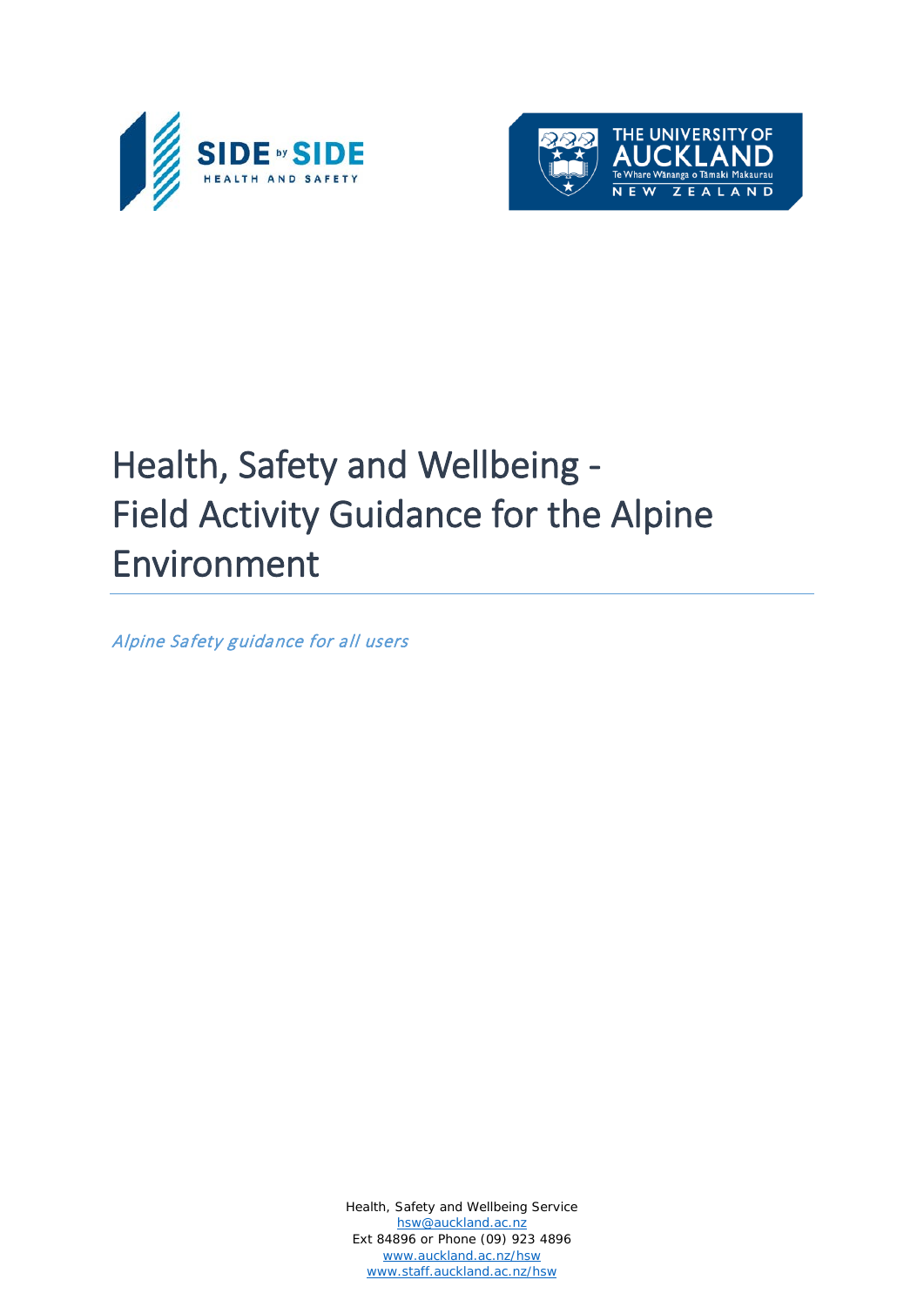# **CONTENTS**

| APPENDIX 1: FIRST AID MEDICATIONS AND EQUIPMENT 15 |  |
|----------------------------------------------------|--|

 $2/17$ Approved by: Associate Director, Health, Safety and Wellbeing<br>Document Owner: Associate Director, Health, Safety and Wellbeing<br>Content Manager: Manager, Health, Safety and Wellbeing

Version: 1<br>Issue Date: 30 Oct 2017<br>Review Date: 31 Oct 2020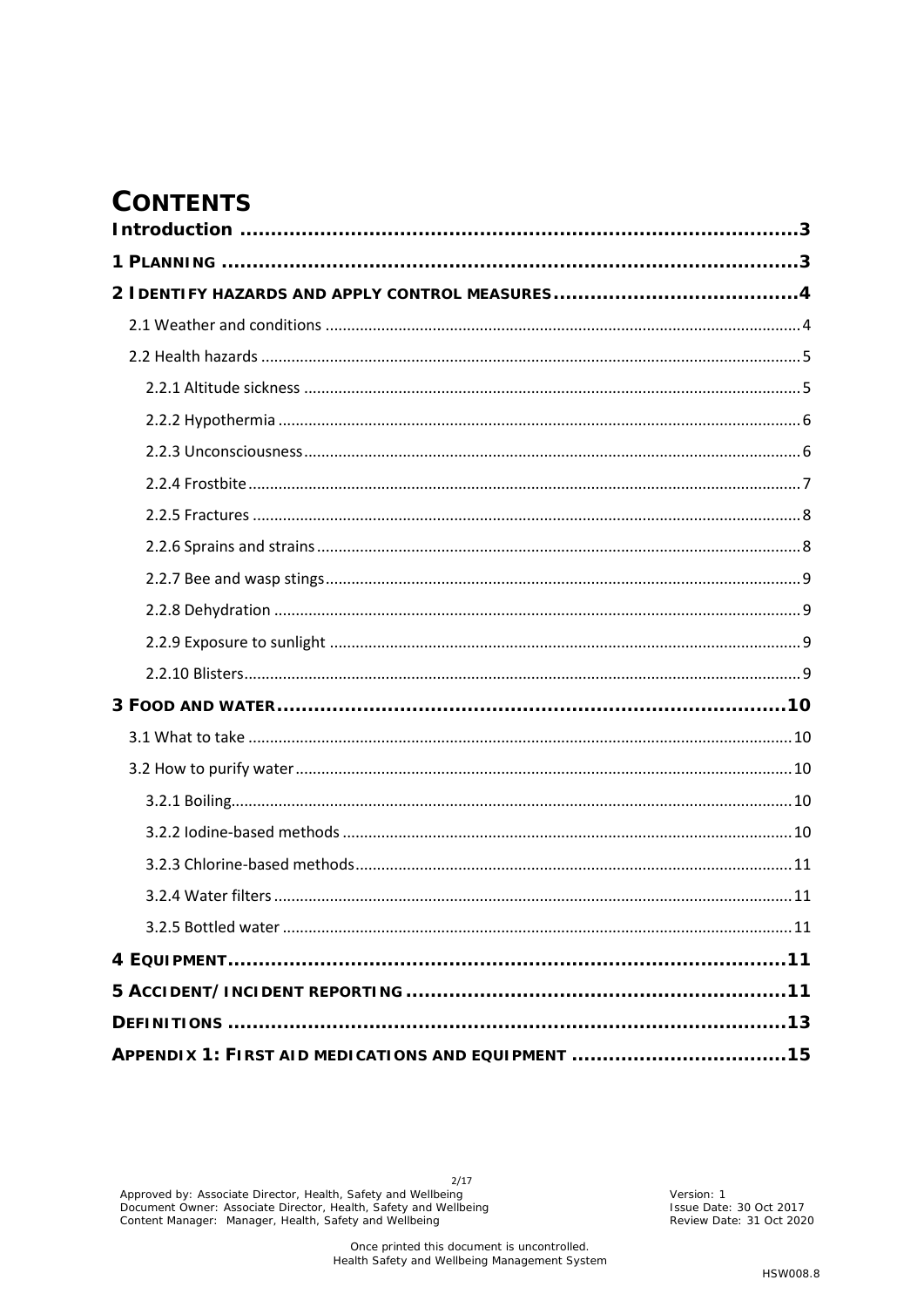## <span id="page-2-0"></span>**Introduction**

Field activities undertaken in an alpine environment are inherently high **risk** due to the changeability of the weather, the dangers of the terrain and the physical and mental demands on **participants**. The University takes a risk-based approach to the management of such activities, expecting that planning is thorough and robust, appropriate procedures and equipment are used, and participants are fully briefed and trained in advance.

# <span id="page-2-1"></span>**1 PLANNING**

As required by the Field Activity Health and Safety Standard, you will need to prepare a **field activity plan** that includes a **risk assessment** and an emergency response process: use the University's field activity plan template or an equivalent form to help you assess the risk(s) and apply appropriate **control** measures. If the residual risk remains high after these measures have been applied, the activity must not be undertaken. For more information about hazard identification and risk assessment, see:

Field Activity Health and Safety Standard Field Activity Guidance Tier One - Planning

Factors to take into account when writing your plan include:

- The purpose of the field activity: specifics of the teaching or research project or expedition. Ask yourself: Does this activity really need to be conducted in mountainous terrain?
- If so, consider an alpine environment that is easy to get to, where the route is well-trodden and medical assistance is accessible. The more remote the area, the higher the risk if something goes wrong
- Time your trip for the best chance of good weather, but be aware that conditions can be hostile at any time of year in alpine and sub-alpine regions
- Plan your itinerary and allow plenty of time for acclimatisation
- Consider the age, gender, experience and any disabilities/medical conditions of participants: hiking in mountainous terrain requires a high level of fitness
- Do you have the skills and experience to lead such an expedition? If not, arrange for a licensed and experienced guide to accompany the group
- How are you going to communicate with the University and/or local contact points? You can't rely on GPS coverage in the mountains
- Where are you going to stay overnight? Avoid having to carry tents if you can. If the location is within New Zealand, check the availability of huts/campsites on the DOC website: [www.doc.govt.nz.](http://www.doc.govt.nz/) (Book in advance). Popular routes through alpine regions overseas, e.g. Nepal, have accommodation ranging from basic huts to comfortable lodges. Again, book in advance
- Can participants carry enough food, clothing, equipment and emergency rations for the worst case scenario (e.g. being stranded by bad weather)?

Your emergency response plan should include the following control measures:

• Communications devices suitable for the location (e.g. satellite phones, personal locator beacons, tracking devices). In addition, everyone should carry a whistle:

3/17 Approved by: Associate Director, Health, Safety and Wellbeing Version: 1 Version: 1<br>Document Owner: Associate Director, Health, Safety and Wellbeing Version: New York 1990 Issue Date: 30 Oct 2017 Document Owner: Associate Director, Health, Safety and Wellbeing **Issue Pate: 30 Oct 2017**<br>Content Manager: Manager, Health, Safety and Wellbeing **Issue Date: 31 Oct 2020** Content Manager: Manager, Health, Safety and Wellb Content Manager: Manager, Health, Safety and Wellbeing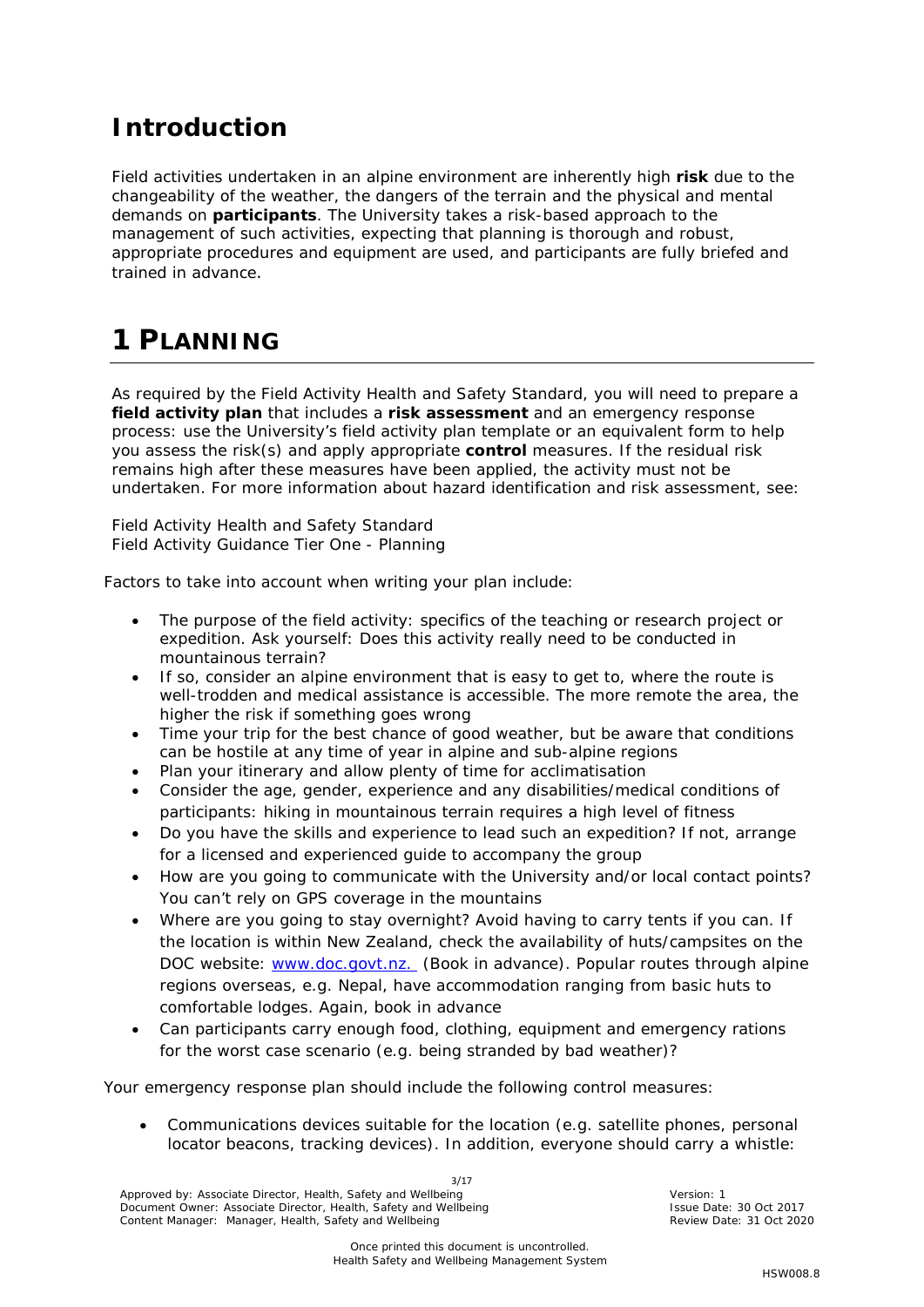the international help signal is six blasts repeated at one minute intervals. For more information

- Comprehensive first aid kit(s), including additional non-standard first aid equipment if the location is in a remote area. **See Field Activity Operations Guidance:** *Appendix 1: First aid equipment and medications*
- Survival bags, designed to keep the body warm if trapped or injured
- Other survival essentials such as maps, compass, waterproof fire-lighting equipment, torch and batteries, rope, sharp knife, emergency rations
- Contact details for the field activity leader
- Contact details for the University contact person
- Contact details for next of kin/partners of each participant
- Evacuation/exit strategy in case of storm/flooding/avalanche or other natural disaster
- Financial plan for emergencies
- Medical emergency process contact details of nearest medical assistance
- Trained first aider(s) in the participant group

### <span id="page-3-0"></span>**2 IDENTIFY HAZARDS AND APPLY CONTROL**

### **MEASURES**

### <span id="page-3-1"></span>*2.1 Weather and conditions*

You need to be prepared for bad weather at any time of year in alpine and sub-alpine environments.

- Take plenty of warm and waterproof clothing: a raincoat with a secure fitting hood, over pants, hat and gloves, warm and fast-drying tops and trousers, thermal underwear, thick socks and sturdy walking boots
- Check the weather and conditions before you set out each day: [www.metservice.co.nz](http://www.metservice.co.nz/) in New Zealand, or the local weather forecasting site
- Or, if you don't have access to the Internet, phone NZ Weather Service on 0900 999 + the local area code, or the local weather service if overseas
- Or carry a mountain radio to hear regular mountain weather reports
- Strong winds, soft snow or high rivers may make a planned route impassable. If the forecast is for bad weather, stay put at your accommodation until it is safe to continue the trek
- Avoid crossing streams and rivers after heavy rain or snow thaw
- Never attempt to cross a flooded river
- If you are heading into avalanche-prone terrain, check on avalanche risk levels Within New Zealand, you can find this at [www.avalanche.net.nz](http://www.avalanche.net.nz/) Remember that avalanches can happen at any time of year
- Learn to observe the weather: full details on cloud patterns and signs of approaching bad weather are at: [www.mountainsafety.org.nz](http://www.mountainsafety.org.nz/)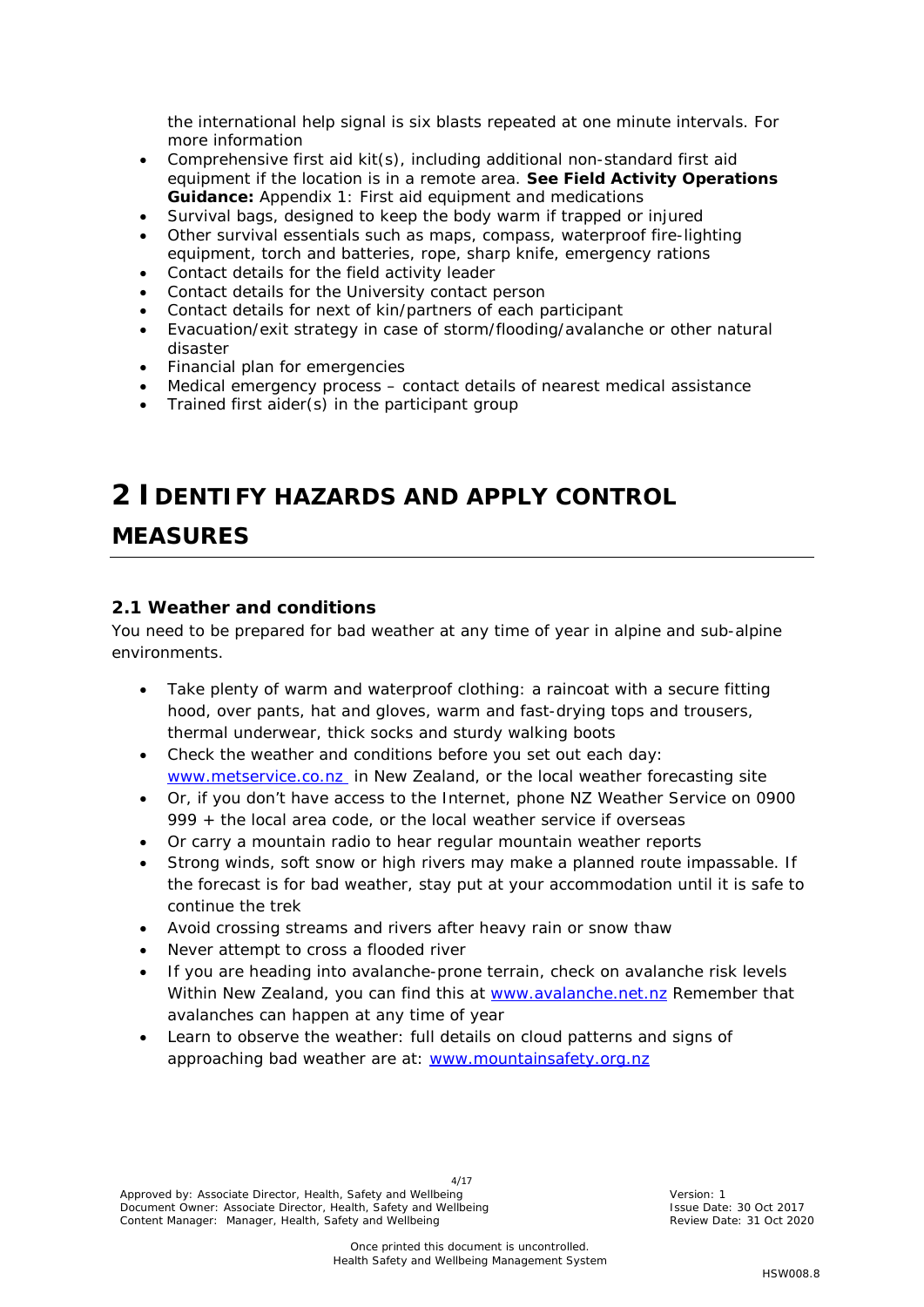### <span id="page-4-1"></span><span id="page-4-0"></span>*2.2 Health hazards*

#### *2.2.1 Altitude sickness*

The symptoms of this illness range from a mild headache, fatigue, disturbed sleep patterns, nausea and dizziness to a life-threatening build-up of fluids in the lungs or brain. Sensible control measures to prevent altitude sickness include:

- Allowing adequate time to acclimatise to the rarefied air
- A slow, steady ascent during the day (not more than 300m per day past 3000m altitude)
- Drinking enough water to maintain a clear and abundant urine output
- Eating foods high in carbohydrates
- Descending to lower altitudes to sleep
- Avoiding alcohol, sleeping pills, narcotic pain medication and tobacco

In mild altitude sickness, delaying further ascent and administering oxygen (2-4 litres per minute) and/or paracetamol may be sufficient to treat the symptoms. However, if symptoms are debilitating, help the victim to descend as quickly as possible to an altitude where they last felt well, and then they should rest until symptoms subside.

There are two forms of serious altitude sickness.

High altitude pulmonary oedema (HAPE) causes the following progression of symptoms:

- Shortness of breath at rest
- Gurgling when breathing
- Pallor
- **Sweating**
- A wet, frothy cough
- Possible fever
- Respiratory failure

High altitude cerebral oedema (HACE) causes the following progression of symptoms:

- Confusion
- Difficulty keeping up with the group
- Impaired mobility and coordination
- Difficulty speaking
- Vomiting
- **Lethargy**
- Hallucinations
- **Blindness**
- **Paralysis**
- Seizure
- Coma

Either of these conditions can cause death if left untreated. Contact Emergency Services (**111** in New Zealand, or the local emergency contact identified in your emergency response plan) immediately, and notify the University contact. It may be necessary to abort the trip, especially if more than one person is experiencing altitude sickness.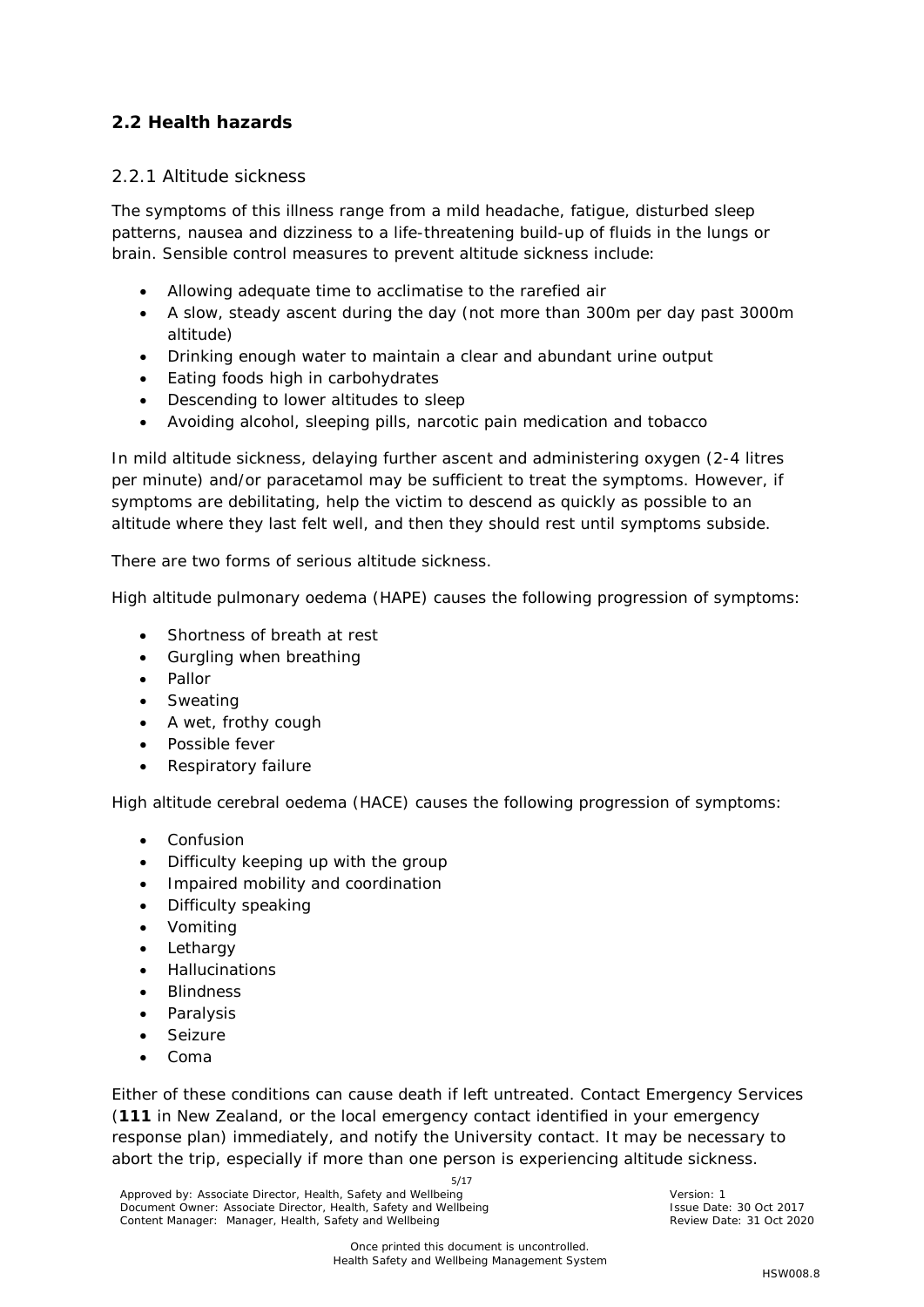### <span id="page-5-0"></span>*2.2.2 Hypothermia*

Hypothermia occurs when the body loses heat faster than it can produce heat and body temperature falls below 35 C. Left untreated, it can be life-threatening.

Signs and symptoms of hypothermia usually develop slowly and may include:

- Shivering, though this may stop as body temperature drops
- Slurred speech or mumbling
- Slow, shallow breathing
- Weak pulse
- Clumsiness or lack of coordination
- Drowsiness or very low energy
- Confusion or memory loss
- Loss of consciousness

If you suspect someone has hypothermia, call Emergency Services (**111**) or the local emergency contact identified in your emergency response plan. Then immediately take these steps:

- Gently move the person out of the cold. If going indoors isn't possible, protect the person from the wind, especially around the neck and head
- Gently remove wet clothing. Replace wet things with warm, dry coats or blankets
- If further warming is needed, do so gradually. For example, apply warm, dry compresses to the centre of the body — neck, chest and groin. If you use hot water bottles or a chemical hot pack, wrap it in a towel before applying
- Offer the person warm, sweet, non-alcoholic drinks
- Begin CPR if the person shows no signs of life, such as breathing, coughing or movement
- Do not rewarm the person too quickly, such as with a heating lamp or hot bath
- Don't attempt to warm the arms and legs. Heating or massaging the limbs of someone in this condition can stress the heart and lungs
- Don't give the person alcohol, which hinders the rewarming process

### <span id="page-5-1"></span>*2.2.3 Unconsciousness*

Remember your "**DRS ABCS**"

**Danger:** Check the scene for danger to yourself, the group and the patient **Responsiveness:** Check for responsiveness: Shout "Are you alright?" and tap the patient on the shoulder

Send for help: Activate your emergency response plan

6/17 Approved by: Associate Director, Health, Safety and Wellbeing Version: 1 Version: 1<br>Document Owner: Associate Director, Health, Safety and Wellbeing Version: New York 1990 Issue Date: 30 Oct 2017 Document Owner: Associate Director, Health, Safety and Wellbeing **Issue Pate: 30 Oct 2017**<br>Content Manager: Manager, Health, Safety and Wellbeing **Issue Date: 31 Oct 2020** Content Manager: Manager, Health, Safety and Wellb Content Manager: Manager, Health, Safety and Wellbeing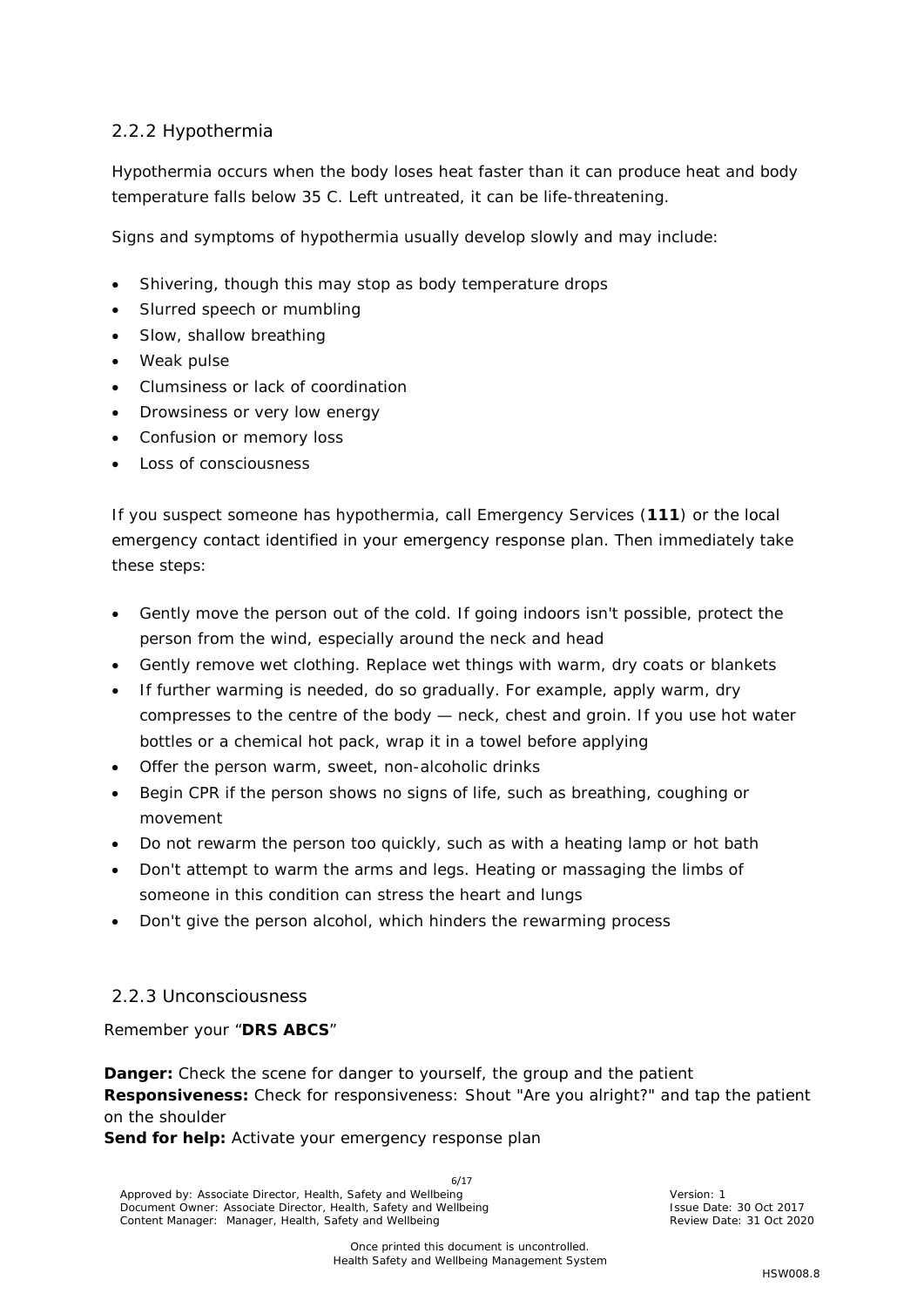**Airway:** Open the airway using a head tilt and chin lift, or a jaw thrust (if you suspect a spinal injury)

**Breathing:** Check for breathing for no longer than ten seconds. Look, listen and feel for breath

**Circulation:** If there is no sign of life, give 30 chest compressions to two breaths. If you are unable to do mouth to mouth, do chest compressions

**Severe Bleeding:** Do a visual check and control obvious bleeding

#### <span id="page-6-0"></span>*2.2.4 Frostbite*

Frostbite sets in when the body is exposed to temperatures of, or below, 0 deg. C / 32 deg. F. The effects can be seen most commonly in the fingers, toes, chin, cheeks, nose and earlobes, but it is actually the skin tissue and blood vessels of these extremities that are damaged.

Frostbite has three stages, and can progress rapidly from one to the next:

- Frost nip, the primary stage, causes the skin to turn white, become soft to the touch, and the person will feel a pins and needles type sensation. These symptoms can be relieved by flexing the fingers and toes, stamping the feet, clapping hands, placing them in the armpits or groin, breathing warm air on the affected area, or in more extreme cases by immersing in warm water
- The second stage, superficial frostbite, can include blistering. The area will be a yellowish-grey in colour and will feel waxy or leathery as the skin is still flexible despite the microscopic ice particles forming in the skin cells. It also causes severe pain when the affected area is re-warmed
- Deep frostbite sets in at around -10 deg. C / 14deg. F and is far more serious, with the risk of permanent damage, including blood clots, gangrene, and loss of limbs. The tissue will be hard and white, and look like frozen chicken

Seek medical attention if you spot any of the following signs:

- Skin swelling
- Skin colour change
- Skin texture change
- **Blisters**
- Loss of limb movement
- Loss of limb feeling
- Loss of memory

If a victim cannot be taken to a hospital immediately, you can try the following measures:

- Move the individual to a lower altitude where help is easier to reach and the temperature is higher
- Bring him or her inside and cover the area in warm water for sessions of 20 minutes
- Alternatively, soak a piece of cloth in warm water and gently place it on the area.
- Do not use dry heat, such as a fire or heat pads, because without sensation the area is likely to burn causing more damage
- It is imperative that hot water is not used, that the area is not knocked or rubbed and that any blisters are left alone

7/17 Approved by: Associate Director, Health, Safety and Wellbeing Version: 1 Version: 1<br>Document Owner: Associate Director, Health, Safety and Wellbeing Version: New York 1990 Issue Date: 30 Oct 2017 Document Owner: Associate Director, Health, Safety and Wellbeing **Issue Pate: 30 Oct 2017**<br>Content Manager: Manager, Health, Safety and Wellbeing **Issue Date: 31 Oct 2020** Content Manager: Manager, Health, Safety and Wellb Content Manager: Manager, Health, Safety and Wellbeing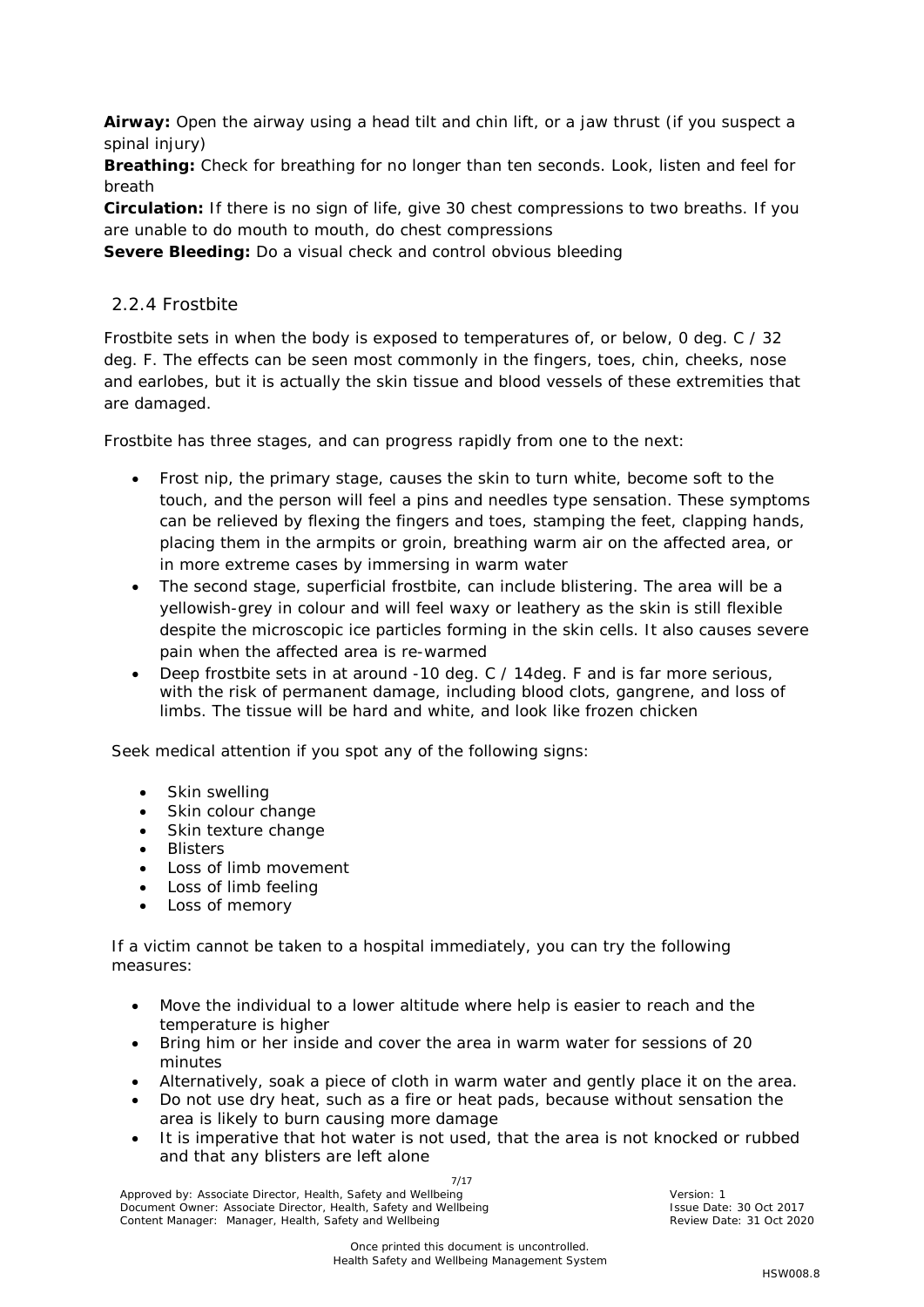- Keep the area raised and well away from any heat or sharp objects; because feeling is reduced the area may be injured further
- Thawing may be excruciating, but perseverance is paramount. Once this is done, wrap carefully in clean bandages, ensuring that fingers and toes are separated Those around the affected person may need to feed and clothe them to ensure the area is not used
- Above 5000m oxygen should be given

Preventing frostbite is easier than treating it, and this can be done in a few ways:

- Wear several layers of clothing (wool or polyester) in order to trap air between them. This will help to maintain heat around your body and allow perspiration to evaporate, reducing the risk of frostbite
- Ensure that clothing is not too tight as it may decrease warming blood flow to frostbite-vulnerable areas
- Bring spare gloves and dry socks. Wear two pairs of socks at a time wool is preferable
- Ensure boots are not too tight and if using plastic boots, carry spare inners. Make sure the boot is high enough to cover the ankles
- Limit or avoid alcohol and tobacco. Alcohol triggers an internal rise in body temperature, causing the body's temperature regulator to dilate blood vessels in order to cool it down. Tobacco constricts blood vessels, particularly the tiny capillaries which take blood to the body's extremities, and so increases the risk of frostbite
- While you are outside, cover up with protective clothing such as scarves, hats and gloves. The areas you cannot cover can still be protected using a waterproof moisturizer
- Keep the skin clean after re-warming to avoid any infection
- Do not thaw an area if you cannot guarantee that it will not re-freeze

#### <span id="page-7-0"></span>*2.2.5 Fractures*

- Keep open fractures as clean as possible. Cover with clean plastic or other nonstick dressing
- Immobilise the broken limb, ensuring that you immobilise the joints above and below the break
- Improvise splints from suitable well-padded items, e.g. a sleeping mat, walking poles
- Use broad ties to hold the splint in place, ensuring that you don't impede circulation. Don't use rope or boot laces
- Give the person pain relief medication if they don't have any in their own supplies
- Arrange for the person to be transported to the nearest medical facility.

#### <span id="page-7-1"></span>*2.2.6 Sprains and strains*

• Apply RICE:

**R**est – stop walking **I**ce – apply cold (not freezing) water for 20 minutes **C**ompression – bandage firmly with elastic bandage

**E**levation – raise the affected limb (above heart level) to reduce swelling

• If the incapacitated person cannot continue with the activity, arrange for them to be transported back to base, or, in severe cases, to the nearest medical facility.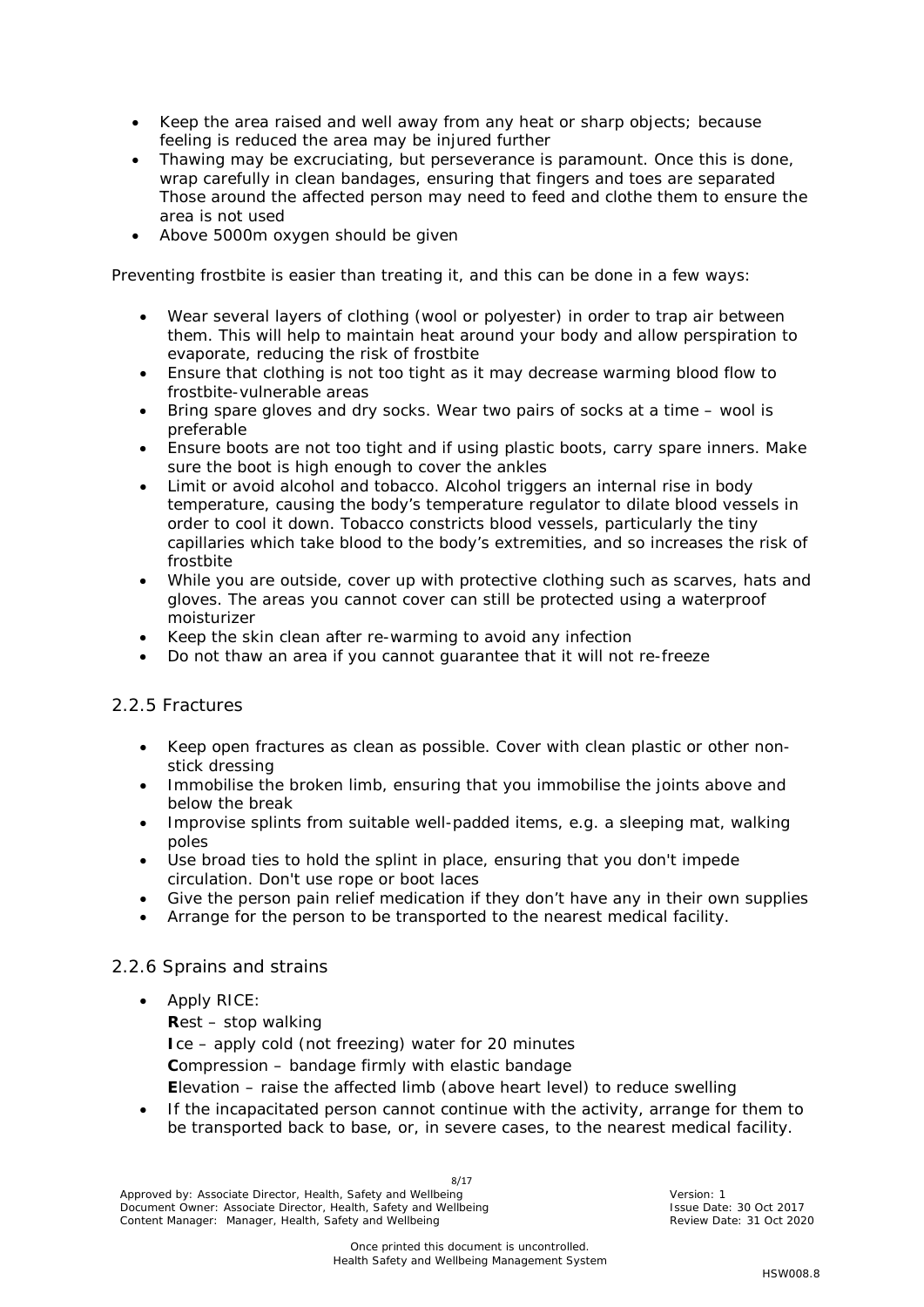#### <span id="page-8-0"></span>*2.2.7 Bee and wasp stings*

The effects of a sting will be at their worst 15-20 minutes after the incident.

- **Cool** the affected area to reduce the effect of venom
- **Administer** an antihistamine tablet to help reduce reaction
- **Monitor** for the signs of a severe allergic reaction

Participants who are at risk of severe allergic reaction to bee and wasp stings (anaphylaxis) must carry an adrenaline auto-injector such as an Epipen with them. They must also inform the field activity leader of their particular triggers and what medication they need in the event of an allergic reaction, in case they become incapacitated. It must be pre-arranged where an adrenaline auto-injector will be stored (ideally in a waterproof container if operating in outdoor environment). Where possible the victim should administer the adrenaline auto- injector, but if they are incapacitated another person can do this.

#### <span id="page-8-1"></span>*2.2.8 Dehydration*

Becoming dehydrated is always a possibility during strenuous activity such as hiking in mountainous terrain. Remember that thirst isn't always a reliable gauge of the body's need for water. A better indicator is the colour of your urine: clear, light-coloured urine means you are well hydrated, whereas dark yellow or orange urine usually indicates dehydration. Everyone should carry at least a day's supply of potable water: if you suspect the purity of the water supply at your accommodation, treat it by boiling or purifying (see 3.2 below) before drinking.

We recommend also carrying some electrolyte replacement products (such as Gastrolyte) or sports drinks (such as Gatorade) to restore the balance of mineral salts and fluid that may be upset due to excessive sweating or vomiting/diarrhoea.

#### <span id="page-8-2"></span>*2.2.9 Exposure to sunlight*

Most New Zealanders are aware of the dangers of ultraviolet (UV) radiation during summer. But in alpine regions (summer and winter), UV radiation is more intense than at sea level because the atmosphere is thinner at higher altitude. Snow is also very efficient at reflecting UV radiation, making exposed areas of skin vulnerable to sunburn. Even if the weather is cold or cloudy, you can still get sunburnt. Cover up with hats, sunglasses and sunscreen.

#### <span id="page-8-3"></span>*2.2.10 Blisters*

If a blister has formed as a result of chafing while walking, cover it with gauze or gel dressing and tape. If the blister is enlarged with fluid, drain the fluid by piercing, and then cover it to prevent infection.

9/17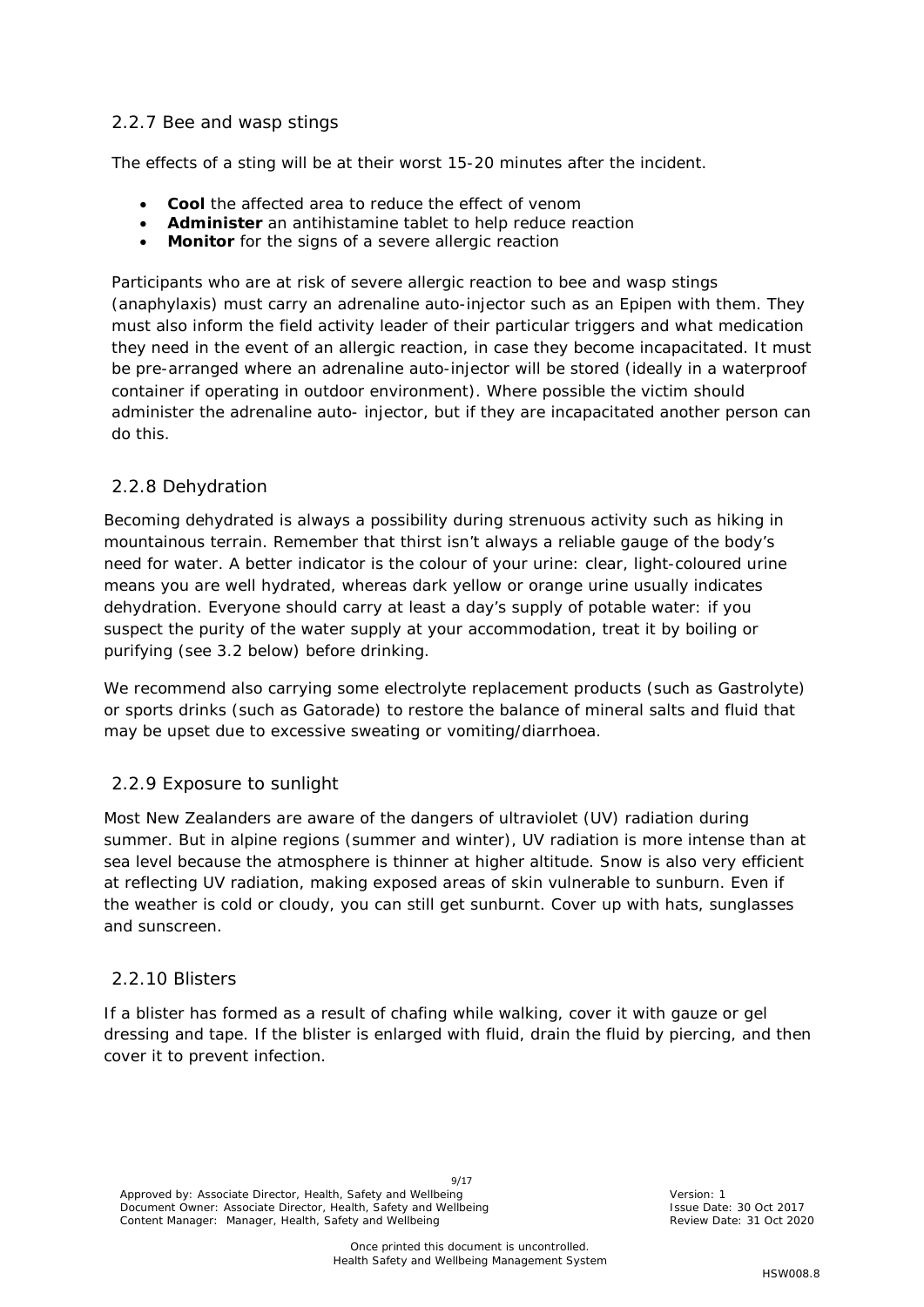# <span id="page-9-0"></span>**3 FOOD AND WATER**

### <span id="page-9-1"></span>*3.1 What to take*

All participants need to carry their own food on the trek from base camp to the activity location(s). Remove unnecessary packaging, pack in Ziplock bags and place in the top of your pack.

- Think lightweight freeze-dried, dehydrated meals, dried vegetables, milk powder, nuts and seeds, dried fruit, crackers, biscuits, chocolate, muesli bars
- High energy value your daily intake should include proteins, fats and carbohydrates in the proportion 1:1:4. Bagel or baguette sandwiches with processed meat or cheese and a spread such as hummus or pesto will keep reasonably well in your pack if the outdoor temperature is cold
- Emergency food take packet soups, rice, pasta, sardines, dried fruit, cheese, biscuits etc., making sure you have some food that doesn't need to be cooked
- Drinks tea, coffee, a chocolate drink and sachets of powdered fruit drink
- Carry water if you won't be able to find any on your route. You need to drink water regularly. If you suspect the water is unsafe you should treat it by boiling, purifying or using a water filter

#### <span id="page-9-2"></span>*3.2 How to purify water*

When you are travelling in mountainous terrain, it is vital that you stay hydrated and that you only drink safe water. Unless you are 100% sure that the source water supply is pure, it is best to purify your own drinking water.

#### <span id="page-9-3"></span>*3.2.1 Boiling*

The general advice is to boil all water for 5-10 minutes plus 1 minute for every 300m above sea level, up to around 5500m where boiling becomes ineffective. The relationship between time and temperature is inverse when it comes to water disinfection. The higher the temperature, the less time is required. Here are the boiling temperatures for altitude:

- Sea level: 100°C/212°F
- 5,000ft/1,525m: 95°C/203°F
- 10,000ft/3,050m: 90°C/194°F
- 14,000 ft./4,270: 86°C/187°F

Boiling water will eradicate a good proportion of all parasites, and is often the easiest way to purify water, although it should be noted that the hepatitis A virus needs a full minute of boiling to eradicate. Boiling can also be used as a stage prior to other methods for extra precaution. Tea, coffee and hot water are all safe to drink as long as the water has been boiled before drinking.

#### <span id="page-9-4"></span>*3.2.2 Iodine-based methods*

• *Iodine tablets:* Their active ingredient is tetra glycine hydroperiodide. You should allow 30 minutes rather than the usual 10 if the water is cold, and it is possible to double the dose if the water is cloudy, which denotes more organic material

10/17 Approved by: Associate Director, Health, Safety and Wellbeing Version: 1 Version: 1<br>
Document Owner: Associate Director, Health, Safety and Wellbeing Version: Next Version: 1 Issue Date: 30 Oct Document Owner: Associate Director, Health, Safety and Wellbeing **Issue Pate: 30 Oct 2017**<br>Content Manager: Manager, Health, Safety and Wellbeing **Issue Date: 31 Oct 2020** Content Manager: Manager, Health, Safety and Wellb Content Manager: Manager, Health, Safety and Wellbeing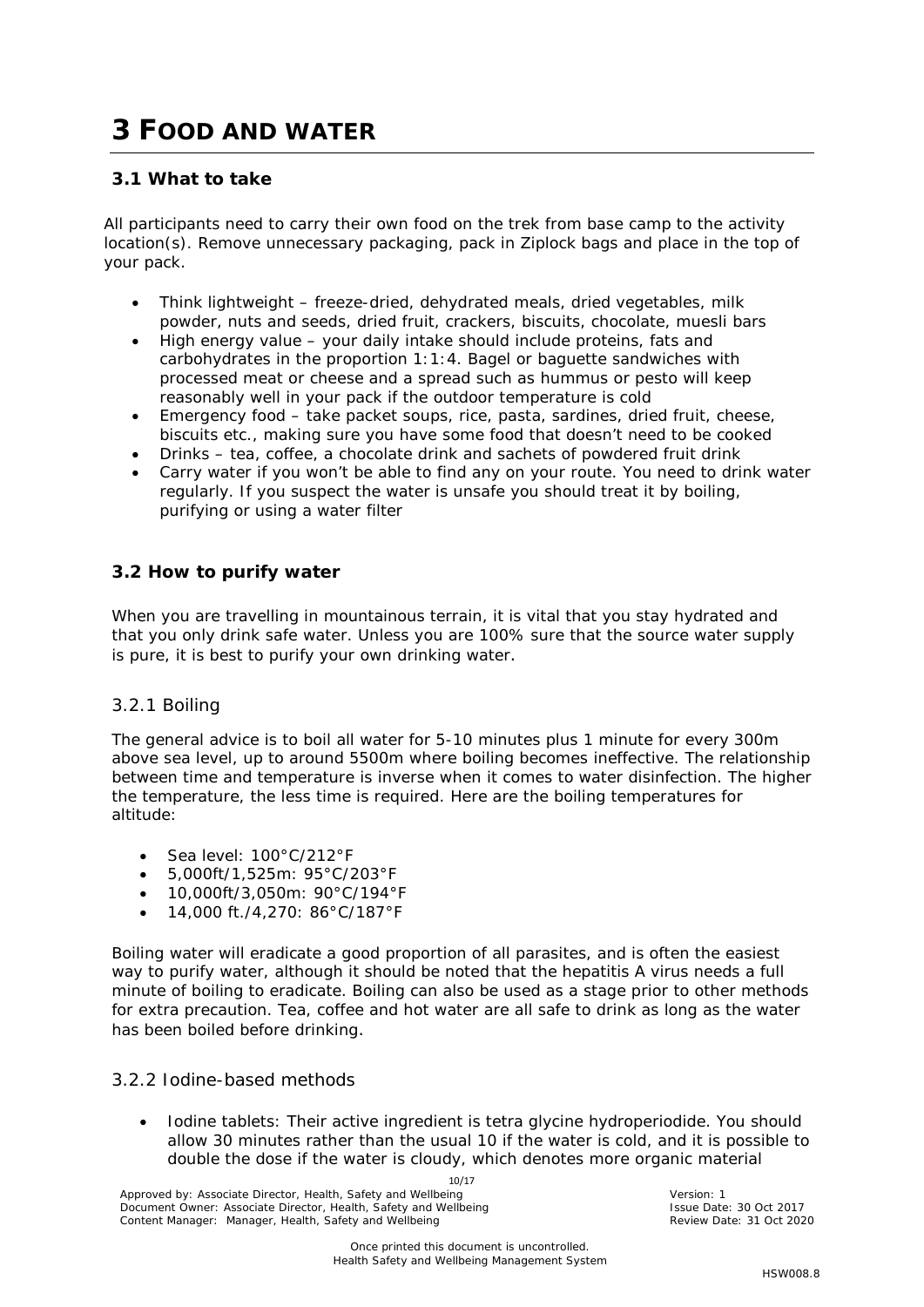- *Polar Pure:* This is a glass bottle with iodine crystals in, teamed with a filter to prevent the crystals escaping. The temperature strip and instructions determine the required dose. This method works by dissolving small amounts of iodine in the water. It is effective and cheap
- *Iodine Solution*: One of the most common methods, but messy. Another problem is that concentrations differ between iodine products and you can end up consuming far more iodine than is necessary. For a 2% solution use 5 drops per litre of water. Leave to stand for 15 minutes before drinking. If the water is very cold or cloudy then leave it for 30 minutes, or alternatively use double the amount of drops

*Note: If you are pregnant, suffer from a thyroid disease or have an iodine allergy, consult a doctor before using any iodine water disinfection methods.*

#### <span id="page-10-0"></span>*3.2.3 Chlorine-based methods*

- Super-chlorination: This uses a high dose of chlorine but later neutralises it using hydrogen peroxide, and it is very effective
- Chlorine tablets: Used alone these won't protect against Giardia. Instead use a fine filter and half a tablet

#### <span id="page-10-1"></span>*3.2.4 Water filters*

There are so many water filters suitable for altitude on the market that it is impossible to give general advice. Make sure to follow manufacturer's instructions, especially when cleaning. Although effective, many people opt for other methods as filters are bulky and heavy.

#### <span id="page-10-2"></span>*3.2.5 Bottled water*

Bottled water is heavy, expensive and is unlikely to be as clean as is necessary. This is not a practical option.

### <span id="page-10-3"></span>**4 EQUIPMENT**

Climbing equipment, sleeping bags, and survival essentials:

See<http://www.climbing-high.com/essential-survival-kit.html>

# <span id="page-10-4"></span>**5 ACCIDENT/INCIDENT REPORTING**

As required by the Field Activity Health and Safety Standard:

• *"If any participant(s) is missing or overdue, this must be reported to the school or department and to the University's Health, Safety and Wellbeing Service* 

11/17 Approved by: Associate Director, Health, Safety and Wellbeing Version: 1 Version: 1<br>
Document Owner: Associate Director, Health, Safety and Wellbeing Version: New York: 30 Oct 2017 Document Owner: Associate Director, Health, Safety and Wellbeing **Issue Pate: 30 Oct 2017**<br>Content Manager: Manager, Health, Safety and Wellbeing **Issue Date: 31 Oct 2020** Content Manager: Manager, Health, Safety and Wellb Content Manager: Manager, Health, Safety and Wellbeing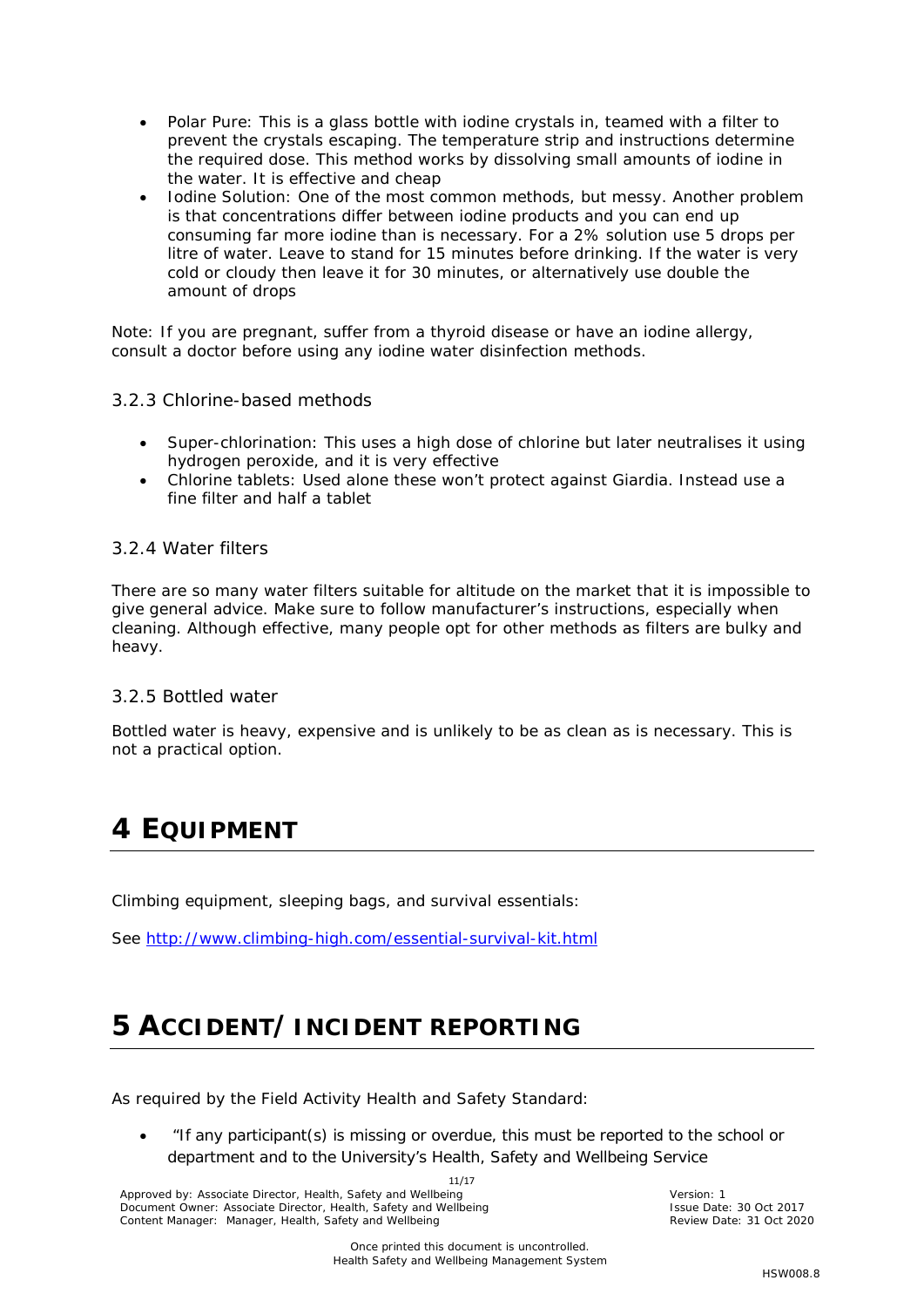*immediately."* 

- *"Any incidents (including near misses) during field activity must be reported to the school or department for inclusion in health and safety reporting."*
- *"If a fatality, hospitalisation or serious injury/illness occurs, this must be reported to the University immediately, as these are notifiable events."*

The University contact needs to know how to activate the agreed emergency response plan if an accident/incident has resulted in a **notifiable event**\*, and know who else in the University to notify: head of school/department, dean/director of service division and the Health, Safety and Wellbeing Service.

As soon as possible after the incident, the field activity leader (or delegate) is to report the accident/incident, using the University's online accident/incident reporting system.

**\*Note:** More information is on the Staff Intranet: [Notifiable events](https://www.staff.auckland.ac.nz/en/human-resources/health-safety-and-wellbeing/accident-reporting-and-investigation/definitions-of-serious-harm1.html)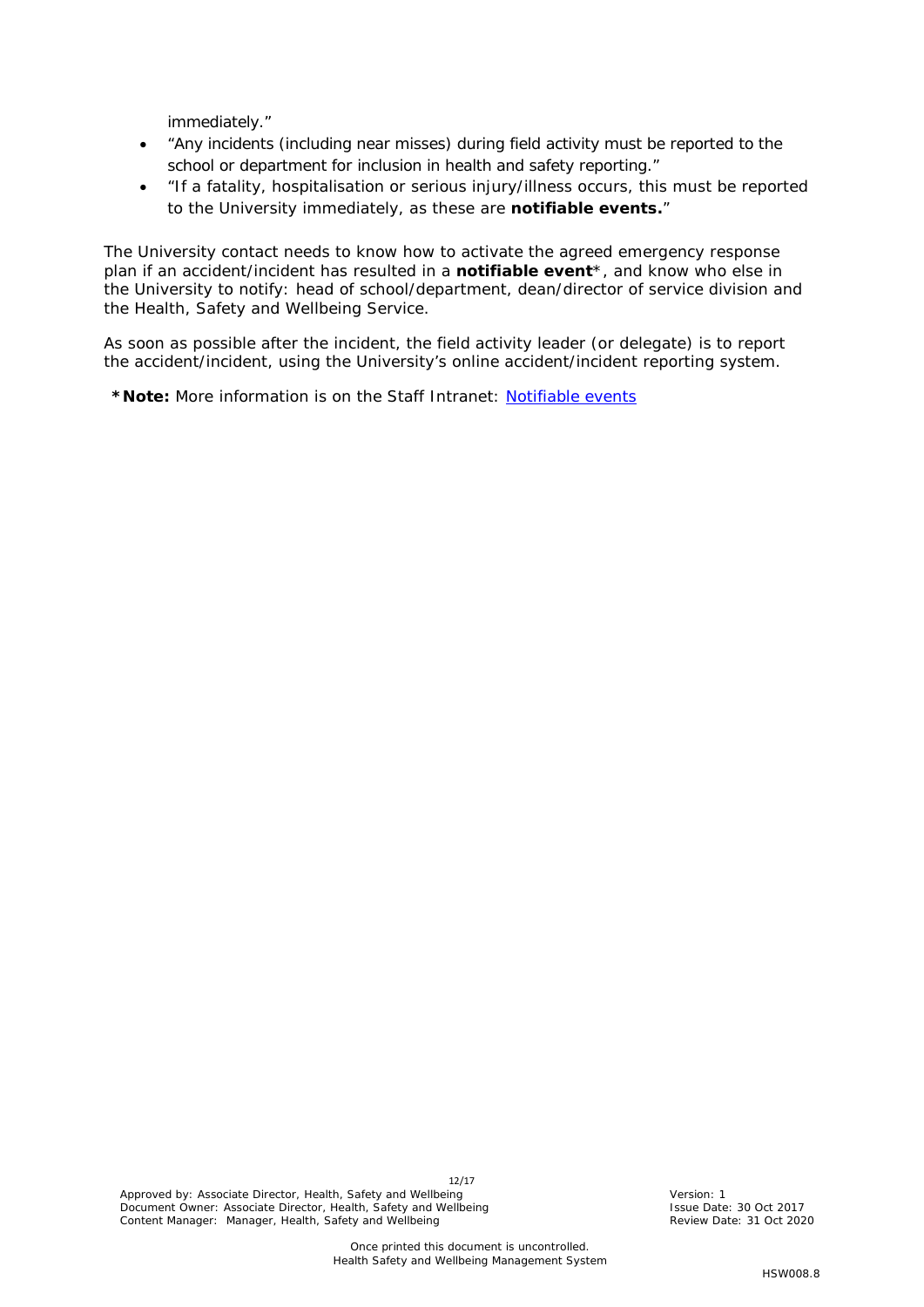#### <span id="page-12-0"></span>**DEFINITIONS**

The following definitions apply to this document:

**Accident** refers to an incident which has given rise to injury, ill-health or fatality.

**Expert review** is an appointed individual or group with the qualifications and experience to provide advice and support for the planning and assessment of field activity for the University.

**Field activity** is any work carried out by staff, students and contractors for the purposes of teaching, research or representing the University off-site (where health and safety is not managed by other host institutions). This may be a taught course, research project or collaborative expedition. See Appendix 2 for a list of specific field activities undertaken by the University.

**Field activity leader** is an academic leader of teaching and research, professional staff manager or contractor who has the authority and responsibility to make decisions on all aspects of the field activity. This person has the capability, qualifications and experience to be responsible for the planning and operation of the field activity, as designated by the dean or head of school/department. If a participant is working alone in the field, then they are the activity leader.

**Field activity participant** is anyone taking part in field activities, including volunteers (defined as "pre-recognised" people willing to participate in the fieldwork activities, who are offering their time and services for no remuneration). A participant may work independently, without direct supervision (as an activity leader) or under direct supervision by the field activity leader.

**Field activity plan** answers the why, what, where, who, and how of the activities to be undertaken, with consideration of the risks and plans for minimisation of those risks at a management level.

**Incident** refers to any unplanned event resulting in, or having a potential for injury, ill health, damage or other loss. (An incident may also be termed a "**near-miss**", "close call" or "dangerous occurrence".)

**Near miss** is an incident that could have resulted in injury or illness.

**Notifiable event** is an event in the workplace that WorkSafe must be notified about. This includes the death of a person, a notifiable injury or illness (requiring immediate treatment or hospitalisation) and a notifiable incident (exposing people to a serious risk to their health and safety). This function is undertaken by the Health, Safety and Wellbeing Service.

**Remote area** field activity is work that is carried out in locations where it is difficult to summon help and/or where emergency assistance is expected to be more than one hour away.

**Risk assessment** is the process of evaluating the risk(s) arising from the hazard(s), taking into account the adequacy of any existing control measures, deciding whether or not the risk(s) is acceptable, and taking further action as required.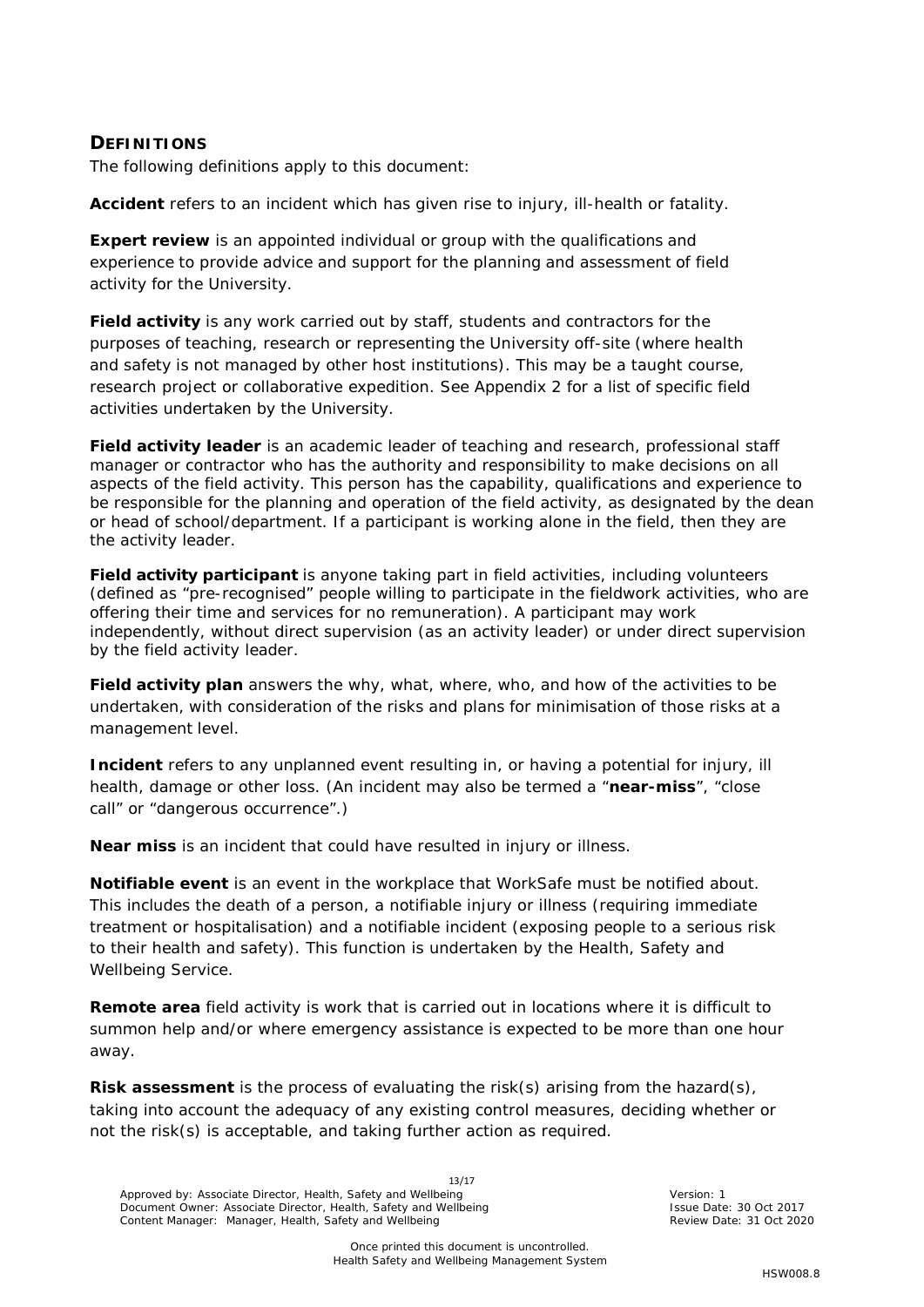**Shall, are/is to and must** are used in health, safety and wellbeing guidance in places where there is a legal requirement to achieve the desired result.

**Should** is used in health, safety and wellbeing guidance as a way of indicating a preference. It does not indicate a mandatory requirement as other alternatives may achieve an equivalent result.

**University** means the University of Auckland and includes all subsidiaries.

### **Document management and control**

Content manager: HSW Manager Owner: Associate Director, Health, Safety and Wellbeing Approved by: Director, Human Resources Date approved: 30 October 2017 Review date: 31 October 2020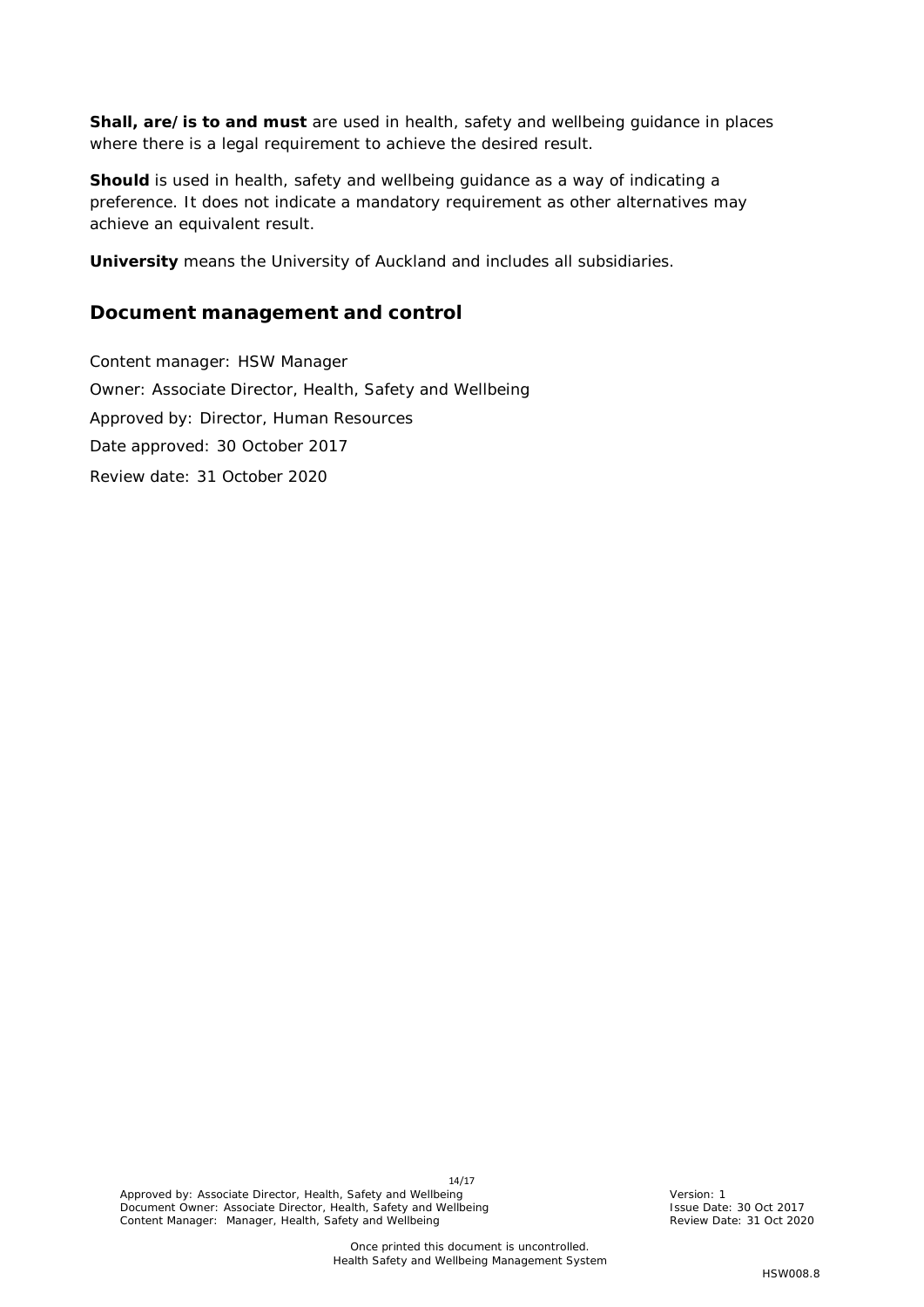### <span id="page-14-0"></span>**APPENDIX 1: FIRST AID MEDICATIONS AND EQUIPMENT**

#### *1. Pain relief medication*

Pain relief medications are not considered standard contents for workplace first aid kits. However, standard over-the-counter pain relief medications (aspirin and paracetamol) may be included in first aid kits for group field activities, particularly in remote areas.

The field activity leader or designated first aider(s) of the group will be the person(s) responsible for administering such medication. This person needs to ensure that the recipient:

- Has read and understood instructions on how and when to take the medication.
- Is aware of any possible side effects or adverse reactions e.g. drowsiness or reaction with other medication.
- Has been advised to consult a doctor or pharmacist if pain/discomfort persists.

The responsible person should record in a register which medication was issued, when and to whom. If there are any doubts or concerns about the person's pain or discomfort, the person should be directed to a pharmacy or doctor rather than given the pain relief medication.

If the person's condition becomes acute, contact Emergency Services.

#### *2. Anaphylaxis*

Participants who are at risk of severe allergic reaction to bee and wasp stings or certain foods (anaphylaxis) must carry an adrenaline auto-injector such as an Epipen with them for all field activities. They must also inform the field activity leader of their particular triggers and what medication they need in the event of an allergic reaction, in case they become incapacitated. It must be pre-arranged where an adrenaline auto-injector will be stored (ideally in a waterproof container if operating in outdoor environment). Where possible the victim should administer the adrenaline auto- injector, but if they are incapacitated another person can do this.

#### *2.1 Administration of an adrenaline auto-injector*

It is reasonable for a person without specific first aid training in anaphylaxis to administer an adrenaline auto-injector in an emergency if there is no other person nearby who has had basic training in how to use it.

Symptoms and signs of anaphylaxis are shown on the ASCIA Action Plan for Anaphylaxis (general), which should be stored with an adrenaline auto- injector for general use.

Instructions for giving an adrenaline auto injector are shown on the barrel of the device, package insert and the device specific (EpiPen or Anapen) ASCIA Action Plan for Anaphylaxis.

If in doubt, administer an adrenaline auto injector, as outlined on the ASCIA Action Plan for Anaphylaxis. There are no absolute contraindications (factors which make it unwise to give treatment) for use of an adrenaline auto-injector in an individual who is experiencing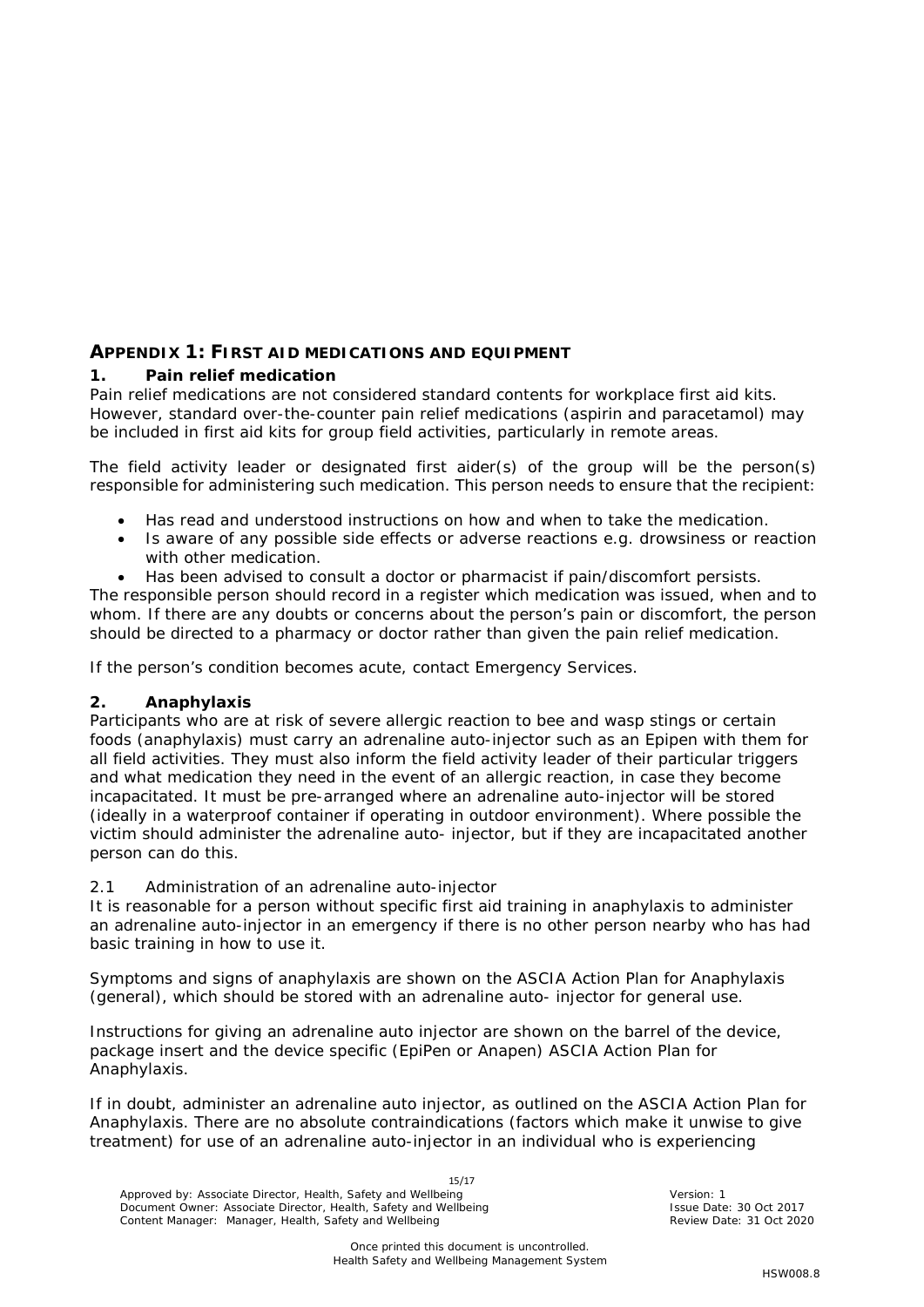anaphylaxis. No serious or permanent harm is likely to occur from mistakenly administering adrenaline to an individual who is not experiencing anaphylaxis.

Transient (temporary) side effects of adrenaline such as increased heart rate, trembling and paleness are to be expected. However there are no published reports of death or serious injury resulting from use of adrenaline auto-injectors.

In all cases of anaphylaxis, an ambulance must be called urgently or the victim must be transported to the nearest medical facility immediately.

#### 3. *First aid kit contents*

Contents should be carried in waterproof containers. If you are going on a long trip or to a very isolated area, you should consider a more comprehensive first aid kit. Discuss your requirements with a pharmacist.

#### **Standard group first aid kit**

- Alcohol wipes (10)
- **Tweezers**
- Betadine for grazes
- Low-reading clinical thermometer
- Crepe bandages (1x10 cm; 1x15 cm)
- Saline (30 ml)
- Triangular bandages cloth (2) (sterile)
- Pain relief (e.g. Paracetamol)
- Plastic strip dressing (10–12 Bandaids)
- Antihistamine cream (10)
- Dressing strip
- Diarrhoea treatment (e.g. Diastop/ Imodium)
- Non-adherent sterile dressings (3 large)
- Gastrolyte sachets (4) (for replacing salts lost from diarrhoea or vomiting)
- Gauze dressings (6)
- Chemical cooling/warming packs Wound dressing (size 14)
- Fine, strong thread for removing rings
- Wound dressing (size 15, sanitary pad)
- Disposable CPR face shield
- Sticking tape (1 roll)
- Safety pins
- Butterfly closures (1 pouch)
- **Needle**
- **Scissors**
- Notebook
- **Pencil**
- Disposable gloves

#### **Standard individual first aid kit**

- Crepe bandage (100mm0
- Pain relief (e.g. Paracetamol)
- Triangular bandage cloth (sterile)
- Antihistamine tablets (3–6)
- Plastic strip dressing (6–10 bandaids)
- Sunscreen
- Dressing strip
- Lip balm
- Non-adherent sterile dressings (2 or 3 of various sizes)
- Disposable CPR face shield
- Gauze dressings (2 or 3)
- Notebook

16/17

Approved by: Associate Director, Health, Safety and Wellbeing Version: 1 Version: 1<br>
Document Owner: Associate Director, Health, Safety and Wellbeing Version: New York: 30 Oct 2017 Document Owner: Associate Director, Health, Safety and Wellbeing **Issue Pate: 30 Oct 2017**<br>Content Manager: Manager, Health, Safety and Wellbeing **Issue Date: 31 Oct 2020** Content Manager: Manager, Health, Safety and Wellb Content Manager: Manager, Health, Safety and Wellbeing